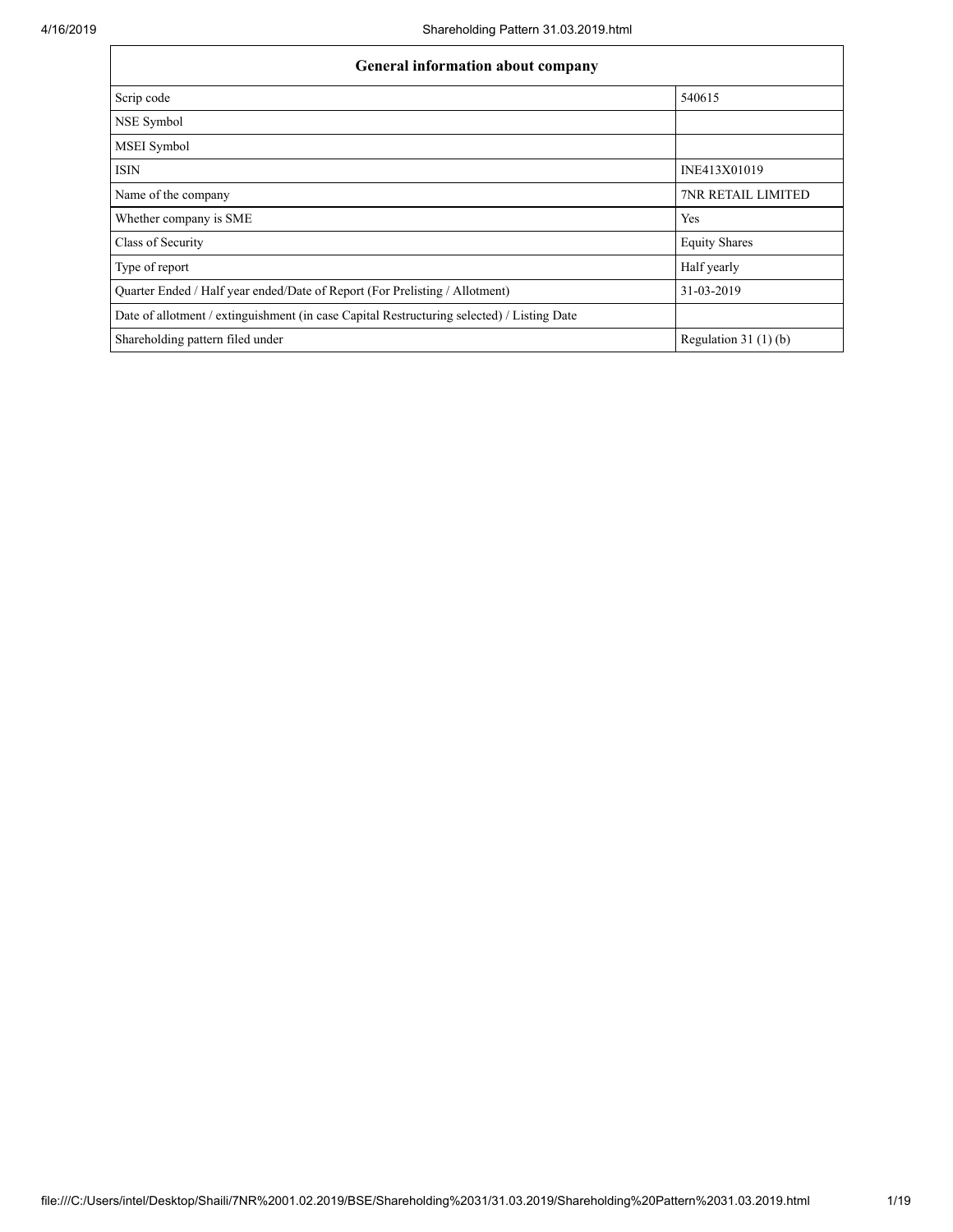|                | <b>Declaration</b>                                                                        |                |                                |                       |                             |  |  |  |  |  |  |  |
|----------------|-------------------------------------------------------------------------------------------|----------------|--------------------------------|-----------------------|-----------------------------|--|--|--|--|--|--|--|
| Sr.<br>No.     | Particular                                                                                | Yes/No         | Promoter and<br>Promoter Group | Public<br>shareholder | Non Promoter-<br>Non Public |  |  |  |  |  |  |  |
| $\overline{1}$ | Whether the Listed Entity has issued any partly paid up shares?                           | N <sub>0</sub> | N <sub>0</sub>                 | N <sub>0</sub>        | N <sub>0</sub>              |  |  |  |  |  |  |  |
| $\overline{2}$ | Whether the Listed Entity has issued any Convertible Securities<br>9                      | N <sub>0</sub> | N <sub>0</sub>                 | N <sub>0</sub>        | N <sub>0</sub>              |  |  |  |  |  |  |  |
| $\overline{3}$ | Whether the Listed Entity has issued any Warrants?                                        | N <sub>0</sub> | N <sub>0</sub>                 | N <sub>0</sub>        | No                          |  |  |  |  |  |  |  |
| $\overline{4}$ | Whether the Listed Entity has any shares against which<br>depository receipts are issued? |                | N <sub>0</sub>                 | N <sub>0</sub>        | N <sub>0</sub>              |  |  |  |  |  |  |  |
| $\overline{5}$ | Whether the Listed Entity has any shares in locked-in?                                    | Yes            | Yes                            | N <sub>0</sub>        | N <sub>0</sub>              |  |  |  |  |  |  |  |
| 6              | Whether any shares held by promoters are pledge or otherwise<br>encumbered?               | N <sub>0</sub> | N <sub>0</sub>                 |                       |                             |  |  |  |  |  |  |  |
| 7              | Whether company has equity shares with differential voting<br>rights?                     | N <sub>0</sub> | N <sub>0</sub>                 | N <sub>0</sub>        | N <sub>0</sub>              |  |  |  |  |  |  |  |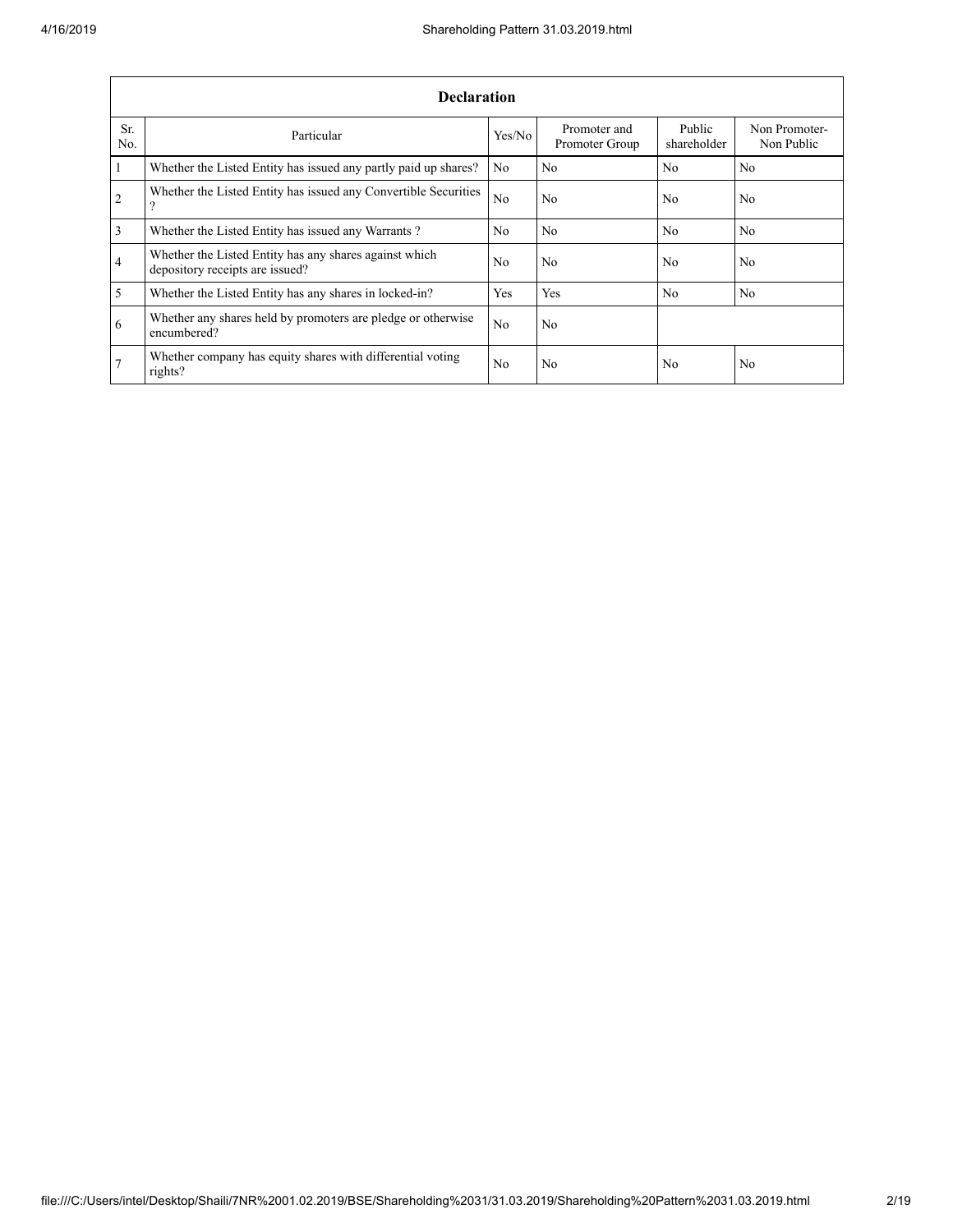|                 | Category                                  | Nos. Of      | No. of<br>fully paid | No. Of<br>Partly<br>paid-up | No. Of<br>shares         | Total nos.<br>shares         | Shareholding as a<br>% of total no. of<br>shares (calculated<br>as per SCRR,<br>1957) (VIII) As a<br>% of $(A+B+C2)$ | Number of Voting Rights held in each<br>class of securities (IX) |                           |          |                     |
|-----------------|-------------------------------------------|--------------|----------------------|-----------------------------|--------------------------|------------------------------|----------------------------------------------------------------------------------------------------------------------|------------------------------------------------------------------|---------------------------|----------|---------------------|
| Category<br>(I) | of<br>shareholder                         | shareholders | up equity            | equity                      | underlying<br>Depository | held (VII)                   |                                                                                                                      |                                                                  | No of Voting (XIV) Rights |          | Total as a          |
| (II)            |                                           | (III)        | shares<br>held (IV)  | shares<br>held<br>(V)       | Receipts<br>(VI)         | $= (IV) +$<br>$(V)$ + $(VI)$ |                                                                                                                      | Class eg:<br>X                                                   | Class<br>eg:y             | Total    | $%$ of<br>$(A+B+C)$ |
| (A)             | Promoter<br>&<br>Promoter<br>Group        | 8            | 6064050              |                             |                          | 6064050                      | 57.89                                                                                                                | 6064050                                                          |                           | 6064050  | 57.89               |
| (B)             | Public                                    | 68           | 4410450              |                             |                          | 4410450                      | 42.11                                                                                                                | 4410450                                                          |                           | 4410450  | 42.11               |
| (C)             | Non<br>Promoter-<br>Non Public            |              |                      |                             |                          |                              |                                                                                                                      |                                                                  |                           |          |                     |
| (C1)            | <b>Shares</b><br>underlying<br><b>DRs</b> |              |                      |                             |                          |                              |                                                                                                                      |                                                                  |                           |          |                     |
| (C2)            | Shares held<br>by<br>Employee<br>Trusts   |              |                      |                             |                          |                              |                                                                                                                      |                                                                  |                           |          |                     |
|                 | Total                                     | 76           | 10474500             |                             |                          | 10474500                     | 100                                                                                                                  | 10474500                                                         |                           | 10474500 | 100                 |

## Table I - Summary Statement holding of specified securities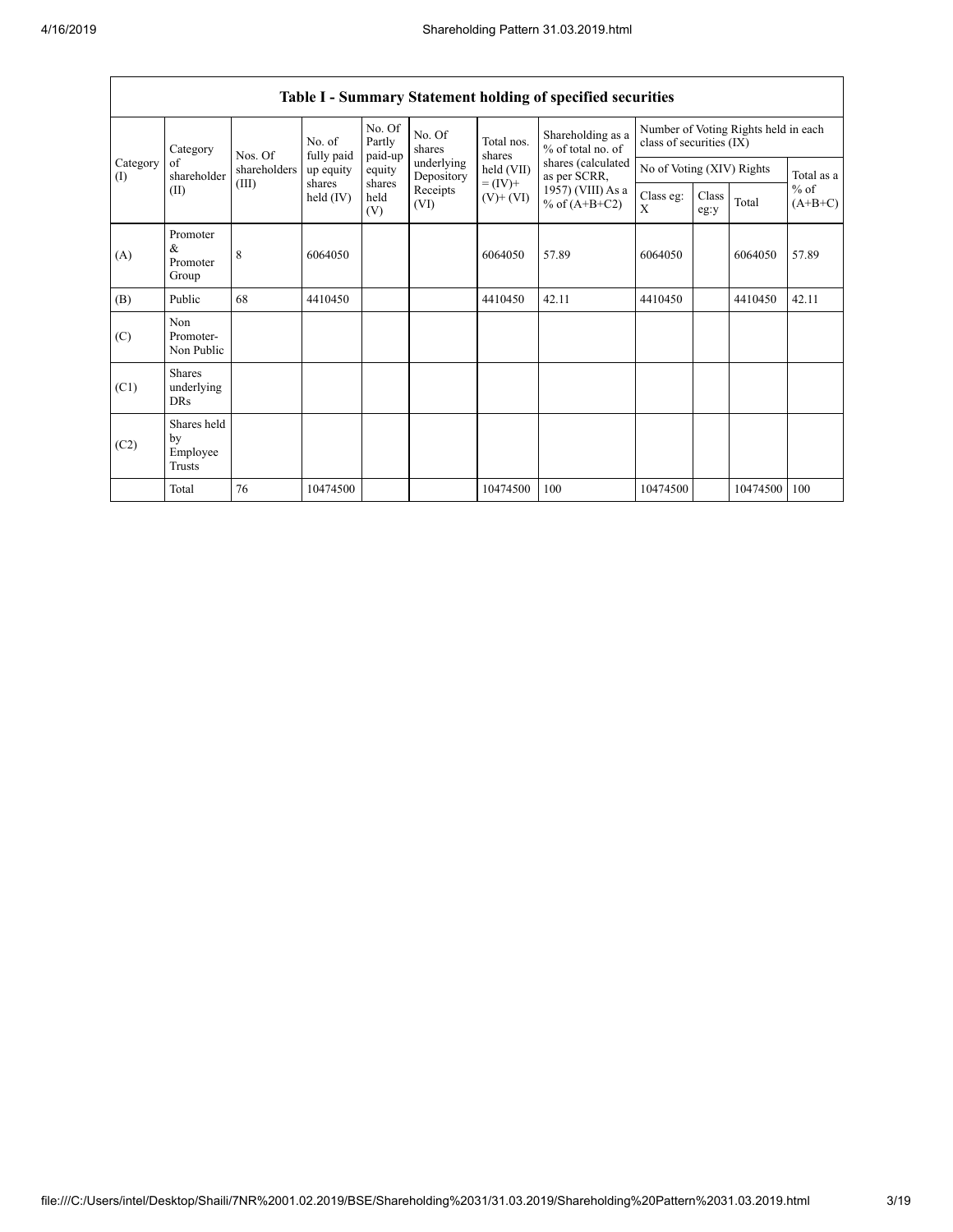|                 | Table I - Summary Statement holding of specified securities |                                                                                                                                                                         |                                                  |                                                                                            |                                                                                           |                                                  |            |                                                                               |                                |                                       |  |  |
|-----------------|-------------------------------------------------------------|-------------------------------------------------------------------------------------------------------------------------------------------------------------------------|--------------------------------------------------|--------------------------------------------------------------------------------------------|-------------------------------------------------------------------------------------------|--------------------------------------------------|------------|-------------------------------------------------------------------------------|--------------------------------|---------------------------------------|--|--|
| Category<br>(1) | Category<br>of<br>shareholder<br>(II)                       | No. Of<br>No. of<br><b>Shares</b><br><b>Shares</b><br>Underlying<br>Underlying<br>Outstanding<br>Outstanding<br>convertible<br>Warrants<br>securities<br>$(X_i)$<br>(X) |                                                  | No. Of Shares<br>Underlying<br>Outstanding<br>convertible                                  | Shareholding, as a<br>% assuming full<br>conversion of<br>convertible<br>securities (as a | Number of<br>Locked in shares<br>(XII)           |            | Number of<br><b>Shares</b><br>pledged or<br>otherwise<br>encumbered<br>(XIII) |                                | Number of<br>equity shares<br>held in |  |  |
|                 |                                                             |                                                                                                                                                                         | securities and<br>No. Of<br>Warrants (Xi)<br>(a) | percentage of<br>diluted share<br>capital) $(XI)$ =<br>$(VII)+(X)$ As a % of<br>$(A+B+C2)$ | No. $(a)$                                                                                 | As a<br>$%$ of<br>total<br>Shares<br>held<br>(b) | No.<br>(a) | As a<br>$%$ of<br>total<br><b>Shares</b><br>held<br>(b)                       | dematerialized<br>form $(XIV)$ |                                       |  |  |
| (A)             | Promoter<br>&<br>Promoter<br>Group                          |                                                                                                                                                                         |                                                  |                                                                                            | 57.89                                                                                     | 2115900                                          | 34.89      |                                                                               |                                | 6064050                               |  |  |
| (B)             | Public                                                      |                                                                                                                                                                         |                                                  |                                                                                            | 42.11                                                                                     |                                                  |            |                                                                               |                                | 4410450                               |  |  |
| (C)             | Non<br>Promoter-<br>Non Public                              |                                                                                                                                                                         |                                                  |                                                                                            |                                                                                           |                                                  |            |                                                                               |                                |                                       |  |  |
| (C1)            | <b>Shares</b><br>underlying<br><b>DRs</b>                   |                                                                                                                                                                         |                                                  |                                                                                            |                                                                                           |                                                  |            |                                                                               |                                |                                       |  |  |
| (C2)            | Shares held<br>by<br>Employee<br>Trusts                     |                                                                                                                                                                         |                                                  |                                                                                            |                                                                                           |                                                  |            |                                                                               |                                |                                       |  |  |
|                 | Total                                                       |                                                                                                                                                                         |                                                  |                                                                                            | 100                                                                                       | 2115900 20.2                                     |            |                                                                               |                                | 10474500                              |  |  |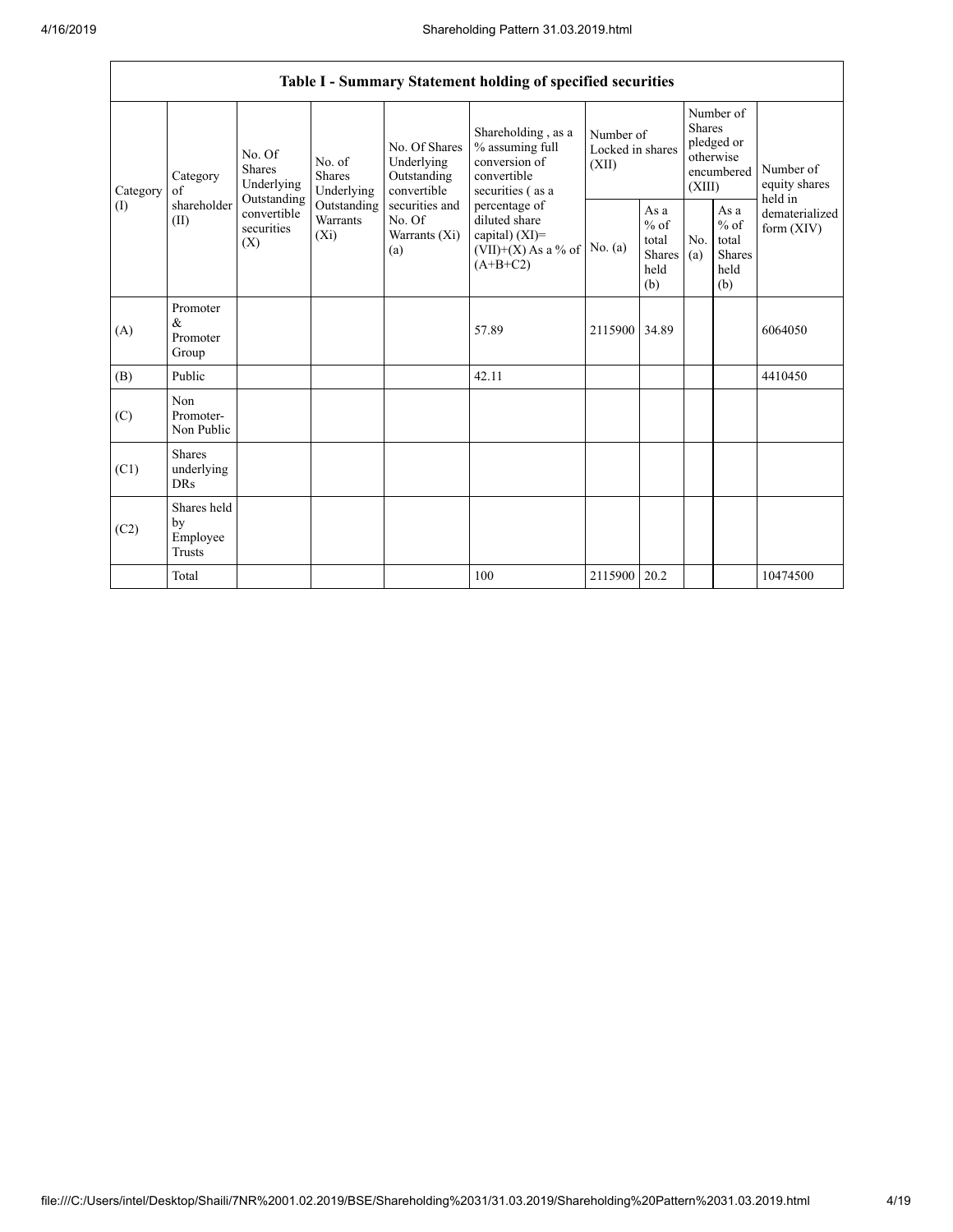| Table II - Statement showing shareholding pattern of the Promoter and Promoter Group           |                                                                                                                     |                                  |                                   |                                 |                                    |                             |                                                      |                           |               |                                      |                           |  |
|------------------------------------------------------------------------------------------------|---------------------------------------------------------------------------------------------------------------------|----------------------------------|-----------------------------------|---------------------------------|------------------------------------|-----------------------------|------------------------------------------------------|---------------------------|---------------|--------------------------------------|---------------------------|--|
|                                                                                                |                                                                                                                     |                                  |                                   | No.<br>Of                       | No. Of                             | Total nos.                  | Shareholding<br>as a % of                            | class of securities (IX)  |               | Number of Voting Rights held in each |                           |  |
| Sr.                                                                                            | Category &<br>Name of the                                                                                           | Nos. Of<br>shareholders<br>(III) | No. of<br>fully paid<br>up equity | Partly<br>paid-<br>up           | shares<br>underlying<br>Depository | shares<br>held<br>$(VII) =$ | total no. of<br>shares<br>(calculated as             | No of Voting (XIV) Rights |               |                                      | Total<br>as a %<br>of     |  |
|                                                                                                | Shareholders (I)                                                                                                    |                                  | shares<br>held $(IV)$             | equity<br>shares<br>held<br>(V) | Receipts<br>(VI)                   | $(IV)$ +<br>$(V)+(VI)$      | per SCRR,<br>1957) (VIII)<br>As a % of<br>$(A+B+C2)$ | Class eg:<br>X            | Class<br>eg:y | Total                                | Total<br>Voting<br>rights |  |
| $\boldsymbol{A}$                                                                               | Table II - Statement showing shareholding pattern of the Promoter and Promoter Group                                |                                  |                                   |                                 |                                    |                             |                                                      |                           |               |                                      |                           |  |
| (1)                                                                                            | Indian                                                                                                              |                                  |                                   |                                 |                                    |                             |                                                      |                           |               |                                      |                           |  |
| (a)                                                                                            | Individuals/Hindu<br>undivided Family                                                                               | $\overline{8}$                   | 6064050                           |                                 |                                    | 6064050                     | 57.89                                                | 6064050                   |               | 6064050                              | 57.89                     |  |
| Sub-Total<br>(A)(1)                                                                            |                                                                                                                     | 8                                | 6064050                           |                                 |                                    | 6064050                     | 57.89                                                | 6064050                   |               | 6064050                              | 57.89                     |  |
| (2)                                                                                            | Foreign                                                                                                             |                                  |                                   |                                 |                                    |                             |                                                      |                           |               |                                      |                           |  |
| Total<br>Shareholding<br>of Promoter<br>and<br>Promoter<br>Group $(A)=$<br>$(A)(1)+(A)$<br>(2) |                                                                                                                     | 8                                | 6064050                           |                                 |                                    | 6064050                     | 57.89                                                | 6064050                   |               | 6064050                              | 57.89                     |  |
| $\, {\bf B}$                                                                                   | Table III - Statement showing shareholding pattern of the Public shareholder                                        |                                  |                                   |                                 |                                    |                             |                                                      |                           |               |                                      |                           |  |
| (1)                                                                                            | Institutions                                                                                                        |                                  |                                   |                                 |                                    |                             |                                                      |                           |               |                                      |                           |  |
| (3)                                                                                            | Non-institutions                                                                                                    |                                  |                                   |                                 |                                    |                             |                                                      |                           |               |                                      |                           |  |
| (a(i))                                                                                         | Individuals -<br>i.Individual<br>shareholders<br>holding nominal<br>share capital up<br>to Rs. 2 lakhs.             | 23                               | 198000                            |                                 |                                    | 198000                      | 1.89                                                 | 198000                    |               | 198000                               | 1.89                      |  |
| (a(ii))                                                                                        | Individuals - ii.<br>Individual<br>shareholders<br>holding nominal<br>share capital in<br>excess of Rs. 2<br>lakhs. | 31                               | 3891450                           |                                 |                                    | 3891450                     | 37.15                                                | 3891450                   |               | 3891450                              | 37.15                     |  |
| (e)                                                                                            | Any Other<br>(specify)                                                                                              | 14                               | 321000                            |                                 |                                    | 321000                      | 3.06                                                 | 321000                    |               | 321000                               | 3.06                      |  |
| Sub-Total<br>(B)(3)                                                                            |                                                                                                                     | 68                               | 4410450                           |                                 |                                    | 4410450                     | 42.11                                                | 4410450                   |               | 4410450                              | 42.11                     |  |
| <b>Total Public</b><br>Shareholding<br>$(B)=(B)(1)+$<br>$(B)(2)+(B)$<br>(3)                    |                                                                                                                     | 68                               | 4410450                           |                                 |                                    | 4410450                     | 42.11                                                | 4410450                   |               | 4410450                              | 42.11                     |  |
| $\mathbf C$                                                                                    | Table IV - Statement showing shareholding pattern of the Non Promoter- Non Public shareholder                       |                                  |                                   |                                 |                                    |                             |                                                      |                           |               |                                      |                           |  |
| Total (<br>$A+B+C2$ )                                                                          |                                                                                                                     | 76                               | 10474500                          |                                 |                                    | 10474500                    | 100                                                  | 10474500                  |               | 10474500                             | 100                       |  |
| Total<br>$(A+B+C)$                                                                             |                                                                                                                     | 76                               | 10474500                          |                                 |                                    | 10474500                    | 100                                                  | 10474500                  |               | 10474500                             | 100                       |  |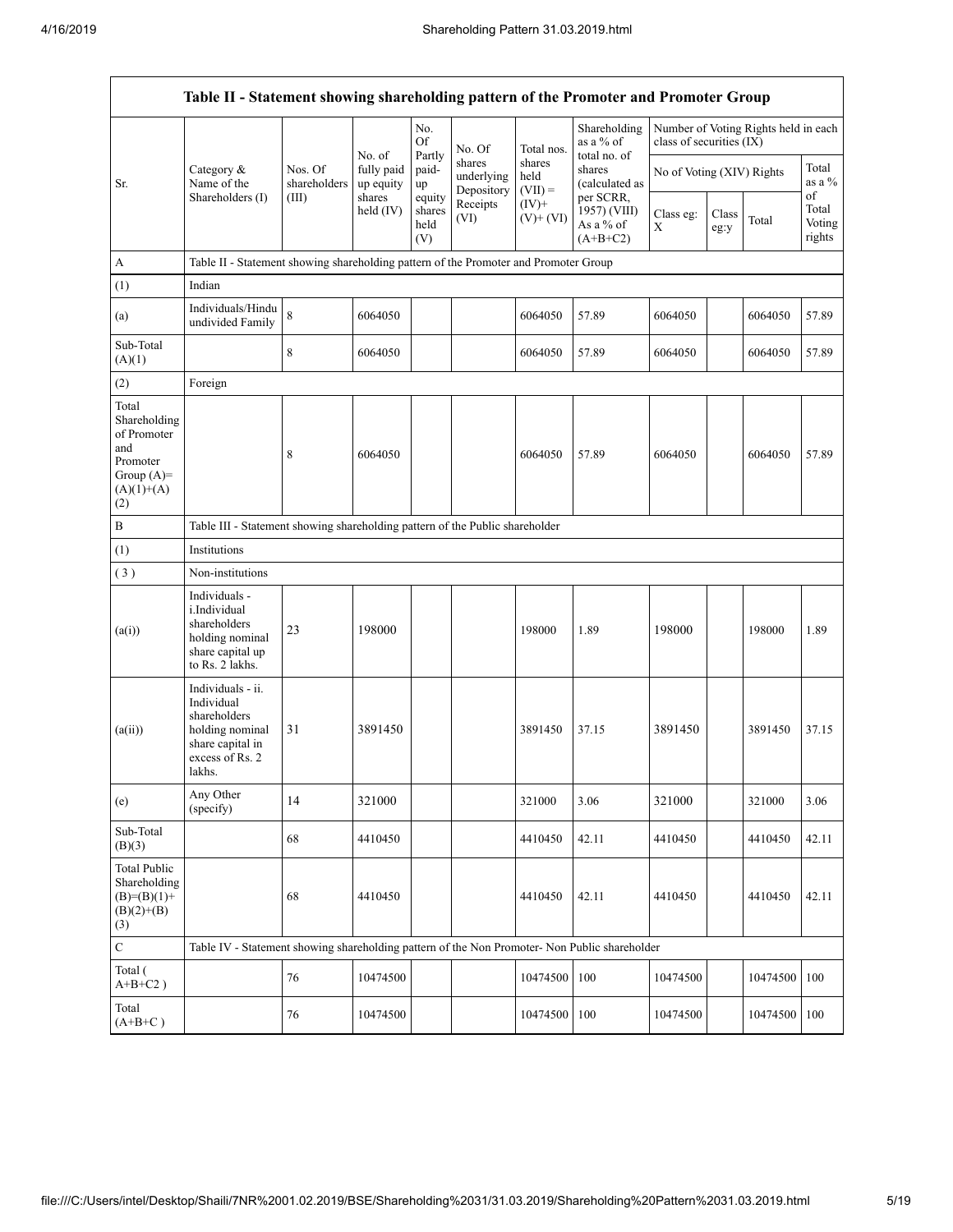Г

| Table II - Statement showing shareholding pattern of the Promoter and Promoter Group                                                       |            |                                              |                                                                                 |                                        |                                                                              |                                                                                                                                                   |                                                                                                                |                                                                               |  |  |  |  |
|--------------------------------------------------------------------------------------------------------------------------------------------|------------|----------------------------------------------|---------------------------------------------------------------------------------|----------------------------------------|------------------------------------------------------------------------------|---------------------------------------------------------------------------------------------------------------------------------------------------|----------------------------------------------------------------------------------------------------------------|-------------------------------------------------------------------------------|--|--|--|--|
| No. Of<br>No. of<br><b>Shares</b><br>Shares<br>Underlying<br>Outstanding<br>convertible<br><b>Warrants</b><br>securities<br>$(X_i)$<br>(X) | Underlying | No. Of Shares<br>Underlying<br>Outstanding   | Shareholding, as a %<br>assuming full conversion<br>of convertible securities ( | Number of<br>Locked in shares<br>(XII) |                                                                              |                                                                                                                                                   |                                                                                                                | Number of<br>equity shares<br>held in                                         |  |  |  |  |
|                                                                                                                                            |            | securities and<br>No. Of Warrants<br>(Xi)(a) | share capital) (XI)=<br>$(VII)+(X)$ As a % of<br>$(A+B+C2)$                     | No. (a)                                | As a<br>$%$ of<br>total<br>held<br>(b)                                       | No.<br>(a)                                                                                                                                        | As a<br>$%$ of<br>total<br><b>Shares</b><br>held<br>(b)                                                        | dematerialized<br>form $(XIV)$                                                |  |  |  |  |
|                                                                                                                                            |            |                                              |                                                                                 |                                        |                                                                              |                                                                                                                                                   |                                                                                                                |                                                                               |  |  |  |  |
|                                                                                                                                            |            |                                              |                                                                                 |                                        |                                                                              |                                                                                                                                                   |                                                                                                                |                                                                               |  |  |  |  |
|                                                                                                                                            |            |                                              | 57.89                                                                           |                                        | 34.89                                                                        |                                                                                                                                                   |                                                                                                                | 6064050                                                                       |  |  |  |  |
|                                                                                                                                            |            |                                              | 57.89                                                                           |                                        | 34.89                                                                        |                                                                                                                                                   |                                                                                                                | 6064050                                                                       |  |  |  |  |
| Foreign                                                                                                                                    |            |                                              |                                                                                 |                                        |                                                                              |                                                                                                                                                   |                                                                                                                |                                                                               |  |  |  |  |
|                                                                                                                                            |            |                                              | 57.89                                                                           |                                        |                                                                              |                                                                                                                                                   |                                                                                                                | 6064050                                                                       |  |  |  |  |
|                                                                                                                                            |            |                                              |                                                                                 |                                        |                                                                              |                                                                                                                                                   |                                                                                                                |                                                                               |  |  |  |  |
| Institutions                                                                                                                               |            |                                              |                                                                                 |                                        |                                                                              |                                                                                                                                                   |                                                                                                                |                                                                               |  |  |  |  |
|                                                                                                                                            |            |                                              |                                                                                 |                                        |                                                                              |                                                                                                                                                   |                                                                                                                |                                                                               |  |  |  |  |
|                                                                                                                                            |            |                                              | 1.89                                                                            |                                        |                                                                              |                                                                                                                                                   |                                                                                                                | 198000                                                                        |  |  |  |  |
|                                                                                                                                            |            |                                              | 37.15                                                                           |                                        |                                                                              |                                                                                                                                                   |                                                                                                                | 3891450                                                                       |  |  |  |  |
|                                                                                                                                            |            |                                              | 3.06                                                                            |                                        |                                                                              |                                                                                                                                                   |                                                                                                                | 321000                                                                        |  |  |  |  |
|                                                                                                                                            |            |                                              | 42.11                                                                           |                                        |                                                                              |                                                                                                                                                   |                                                                                                                | 4410450                                                                       |  |  |  |  |
|                                                                                                                                            |            |                                              | 42.11                                                                           |                                        |                                                                              |                                                                                                                                                   |                                                                                                                | 4410450                                                                       |  |  |  |  |
|                                                                                                                                            |            |                                              |                                                                                 |                                        |                                                                              |                                                                                                                                                   |                                                                                                                |                                                                               |  |  |  |  |
|                                                                                                                                            |            |                                              | 100                                                                             |                                        | 20.2                                                                         |                                                                                                                                                   |                                                                                                                | 10474500                                                                      |  |  |  |  |
|                                                                                                                                            |            |                                              | 100                                                                             |                                        | 20.2                                                                         |                                                                                                                                                   |                                                                                                                | 10474500                                                                      |  |  |  |  |
|                                                                                                                                            | Indian     | Outstanding<br>Non-institutions              | convertible                                                                     | as a percentage of diluted             | Table III - Statement showing shareholding pattern of the Public shareholder | Table II - Statement showing shareholding pattern of the Promoter and Promoter Group<br>2115900<br>2115900<br>2115900 34.89<br>2115900<br>2115900 | <b>Shares</b><br>Table IV - Statement showing shareholding pattern of the Non Promoter- Non Public shareholder | Number of<br><b>Shares</b><br>pledged or<br>otherwise<br>encumbered<br>(XIII) |  |  |  |  |

٦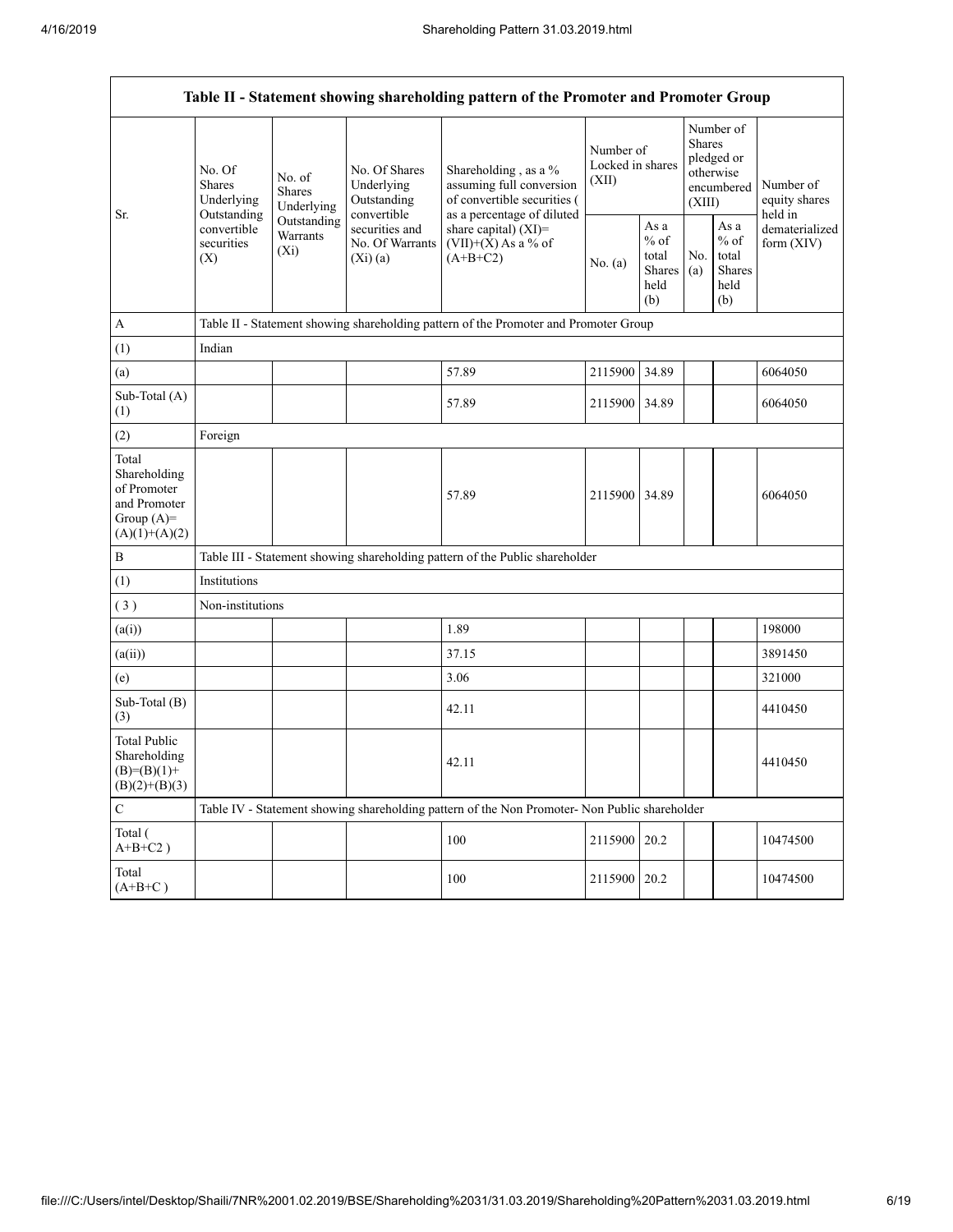| <b>Individuals/Hindu undivided Family</b>                                                                                                                                                         |                                                               |                                                     |                                       |                                                |                                                  |                                                   |                                               |  |  |  |  |
|---------------------------------------------------------------------------------------------------------------------------------------------------------------------------------------------------|---------------------------------------------------------------|-----------------------------------------------------|---------------------------------------|------------------------------------------------|--------------------------------------------------|---------------------------------------------------|-----------------------------------------------|--|--|--|--|
| Searial No.                                                                                                                                                                                       | $\mathbf{1}$                                                  | $\sqrt{2}$                                          | 3                                     | $\overline{4}$                                 | 5                                                | 6                                                 | $\boldsymbol{7}$                              |  |  |  |  |
| Name of the<br>Shareholders<br>$($ I                                                                                                                                                              | <b>PINAL</b><br><b>KANCHANLAL</b><br><b>SHAH</b>              | <b>NUTANBEN</b><br><b>JAYKISHAN</b><br><b>PATEL</b> | RIDDHI<br><b>PINAL</b><br><b>SHAH</b> | <b>SNEHALBEN</b><br>KAUSHALBHAI<br><b>SHAH</b> | <b>CHANDRIKABEN</b><br>KANCHANLAL<br><b>SHAH</b> | <b>JAYKISHAN</b><br><b>SHANTILAL</b><br>PATEL HUF | <b>PINAL</b><br>KANCHANLAL<br><b>SHAH HUF</b> |  |  |  |  |
| PAN(II)                                                                                                                                                                                           | AMMPS1303E                                                    | BTUPP9829G                                          | AOPPS5087J                            | ACRPP9258J                                     | AOSPS7157N                                       | AAGHJ3251G                                        | AANHP4007M                                    |  |  |  |  |
| No. of fully<br>paid up equity<br>shares held<br>(IV)                                                                                                                                             | 1627290                                                       | 1369710                                             | 586650                                | 529200                                         | 504450                                           | 482250                                            | 482250                                        |  |  |  |  |
| No. Of Partly<br>paid-up equity<br>shares held<br>(V)                                                                                                                                             |                                                               |                                                     |                                       |                                                |                                                  |                                                   |                                               |  |  |  |  |
| No. Of shares<br>underlying<br>Depository<br>Receipts (VI)                                                                                                                                        |                                                               |                                                     |                                       |                                                |                                                  |                                                   |                                               |  |  |  |  |
| Total nos.<br>shares held<br>$(VII) = (IV) +$<br>$(V)+(VI)$                                                                                                                                       | 1627290                                                       | 1369710                                             | 586650                                | 529200                                         | 504450                                           | 482250                                            | 482250                                        |  |  |  |  |
| Shareholding<br>as a % of total<br>no. of shares<br>(calculated as<br>per SCRR,<br>1957) (VIII)<br>As a % of<br>$(A+B+C2)$                                                                        | 15.54                                                         | 13.08                                               | 5.6                                   | 5.05                                           | 4.82                                             | 4.6                                               | 4.6                                           |  |  |  |  |
|                                                                                                                                                                                                   | Number of Voting Rights held in each class of securities (IX) |                                                     |                                       |                                                |                                                  |                                                   |                                               |  |  |  |  |
| Class eg:X                                                                                                                                                                                        | 1627290                                                       | 1369710                                             | 586650                                | 529200                                         | 504450                                           | 482250                                            | 482250                                        |  |  |  |  |
| Class eg:y                                                                                                                                                                                        |                                                               |                                                     |                                       |                                                |                                                  |                                                   |                                               |  |  |  |  |
| Total                                                                                                                                                                                             | 1627290                                                       | 1369710                                             | 586650                                | 529200                                         | 504450                                           | 482250                                            | 482250                                        |  |  |  |  |
| Total as a %<br>of Total<br>Voting rights                                                                                                                                                         | 15.54                                                         | 13.08                                               | 5.6                                   | 5.05                                           | 4.82                                             | 4.6                                               | 4.6                                           |  |  |  |  |
| No. Of Shares<br>Underlying<br>Outstanding<br>convertible<br>securities $(X)$                                                                                                                     |                                                               |                                                     |                                       |                                                |                                                  |                                                   |                                               |  |  |  |  |
| No. of Shares<br>Underlying<br>Outstanding<br>Warrants (Xi)                                                                                                                                       |                                                               |                                                     |                                       |                                                |                                                  |                                                   |                                               |  |  |  |  |
| No. Of Shares<br>Underlying<br>Outstanding<br>convertible<br>securities and<br>No. Of<br>Warrants (Xi)<br>(a)                                                                                     |                                                               |                                                     |                                       |                                                |                                                  |                                                   |                                               |  |  |  |  |
| Shareholding,<br>as a %<br>assuming full<br>conversion of<br>convertible<br>securities (as a<br>percentage of<br>diluted share<br>capital) $(XI)$ =<br>$(VII)+(Xi)(a)$<br>As a % of<br>$(A+B+C2)$ | 15.54                                                         | 13.08                                               | 5.6                                   | 5.05                                           | 4.82                                             | 4.6                                               | 4.6                                           |  |  |  |  |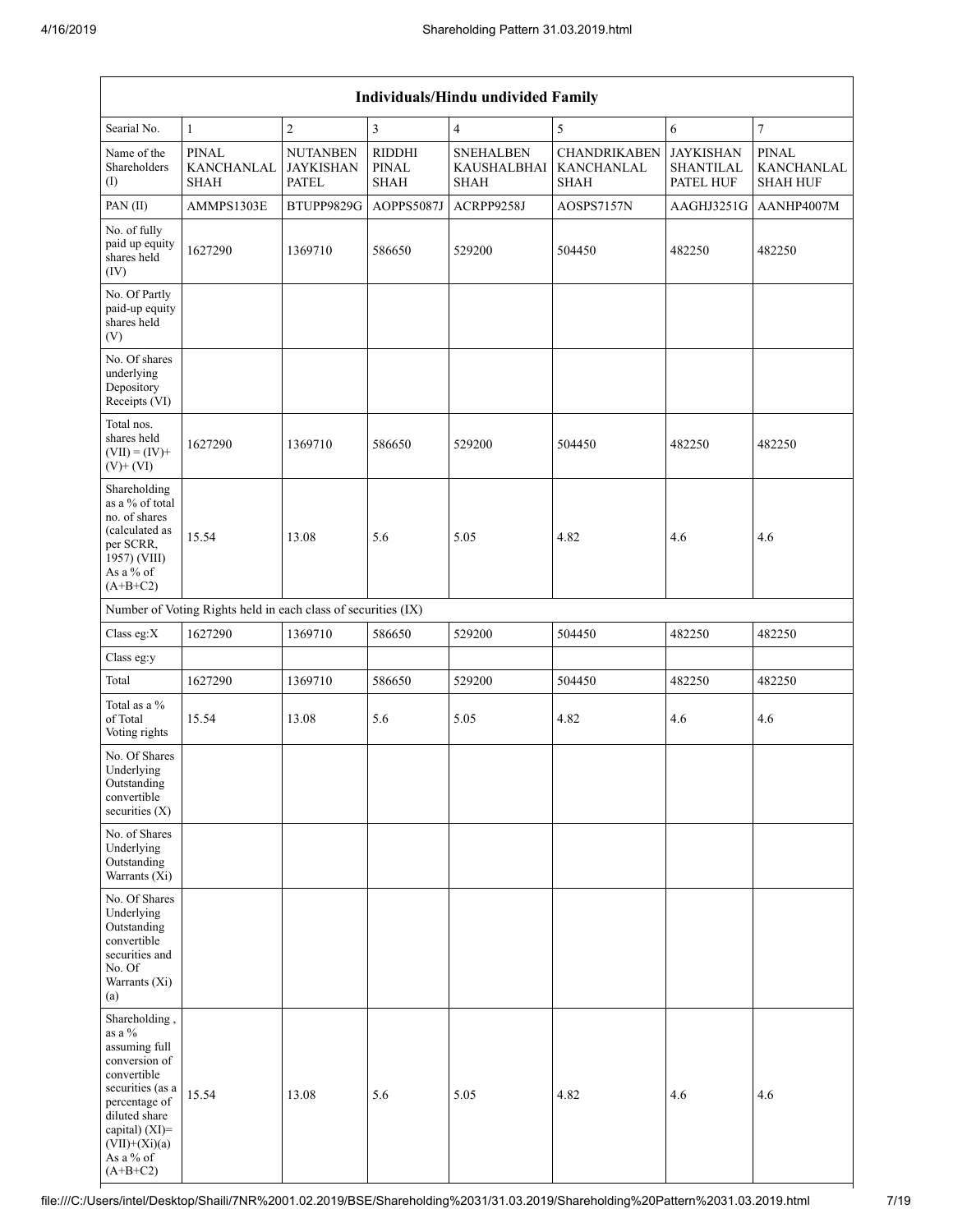## 4/16/2019 Shareholding Pattern 31.03.2019.html

| Number of Locked in shares (XII)                                        |                                                         |          |          |                |                |                   |                |  |  |  |
|-------------------------------------------------------------------------|---------------------------------------------------------|----------|----------|----------------|----------------|-------------------|----------------|--|--|--|
| No. $(a)$                                                               | 1124040                                                 | 887460   | 104400   | $\theta$       | $\mathbf{0}$   | $\mathbf{0}$      | $\mathbf{0}$   |  |  |  |
| As a $%$ of<br>total Shares<br>held(b)                                  | 69.07                                                   | 64.79    | 17.8     | $\mathbf{0}$   | $\mathbf{0}$   | $\mathbf{0}$      | $\mathbf{0}$   |  |  |  |
|                                                                         | Number of Shares pledged or otherwise encumbered (XIII) |          |          |                |                |                   |                |  |  |  |
| No. $(a)$                                                               |                                                         |          |          |                |                |                   |                |  |  |  |
| As a $%$ of<br>total Shares<br>held $(b)$                               |                                                         |          |          |                |                |                   |                |  |  |  |
| Number of<br>equity shares<br>held in<br>dematerialized<br>form $(XIV)$ | 1627290                                                 | 1369710  | 586650   | 529200         | 504450         | 482250            | 482250         |  |  |  |
|                                                                         | Reason for not providing PAN                            |          |          |                |                |                   |                |  |  |  |
| Reason for not<br>providing<br>PAN                                      |                                                         |          |          |                |                |                   |                |  |  |  |
| Shareholder<br>type                                                     | Promoter                                                | Promoter | Promoter | Promoter Group | Promoter Group | Promoter<br>Group | Promoter Group |  |  |  |

 $\mathbf{r}$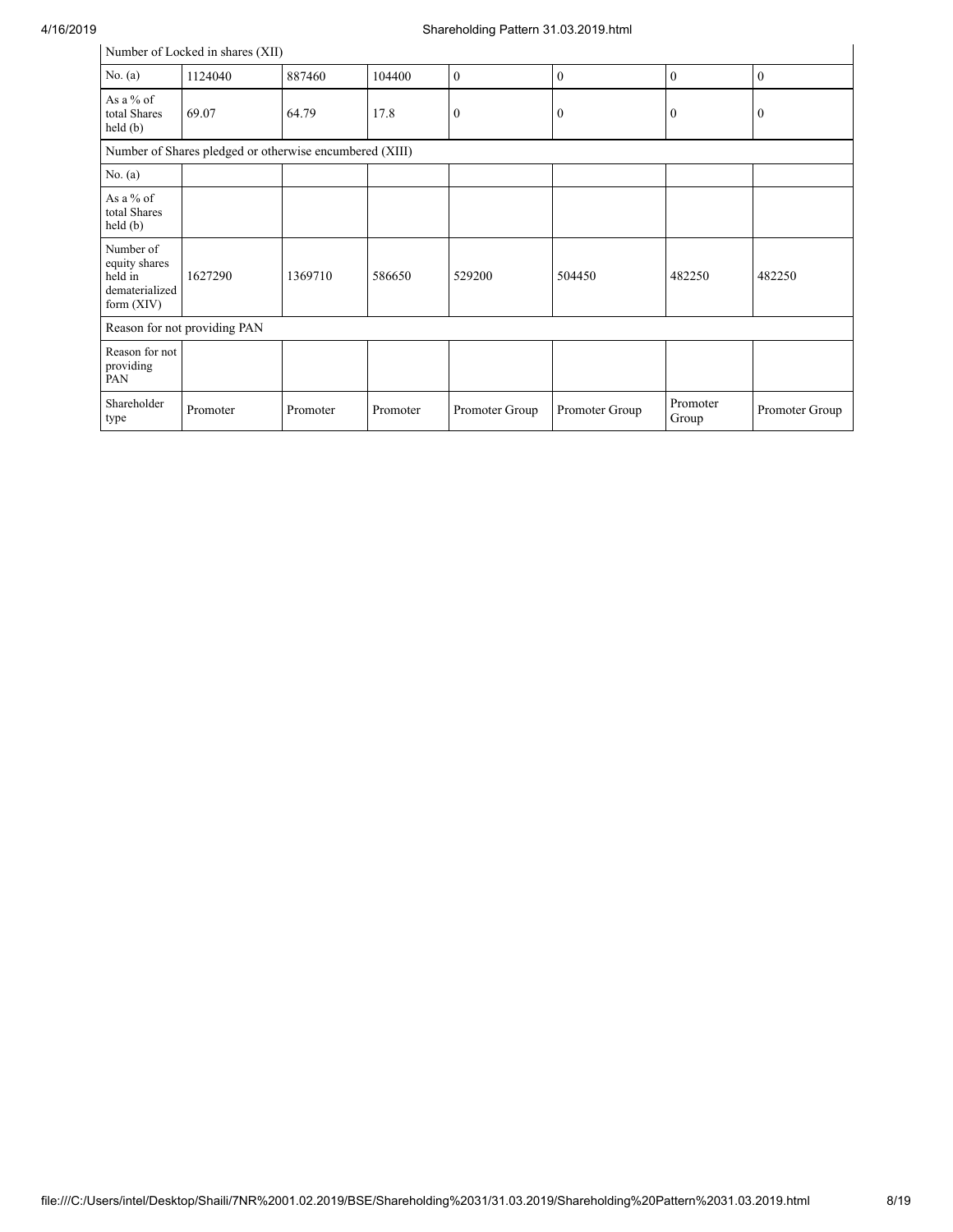| Individuals/Hindu undivided Family                                                                                                                                                       |                                                               |                       |  |  |  |  |  |  |  |  |
|------------------------------------------------------------------------------------------------------------------------------------------------------------------------------------------|---------------------------------------------------------------|-----------------------|--|--|--|--|--|--|--|--|
| Searial No.                                                                                                                                                                              | $\,8\,$                                                       |                       |  |  |  |  |  |  |  |  |
| Name of the<br>Shareholders (I)                                                                                                                                                          | JAYKISHAN SHANTILAL PATEL                                     | Click here to go back |  |  |  |  |  |  |  |  |
| PAN(II)                                                                                                                                                                                  | BXJPP7661K                                                    | Total                 |  |  |  |  |  |  |  |  |
| No. of fully paid<br>up equity shares<br>$held$ (IV)                                                                                                                                     | 482250                                                        | 6064050               |  |  |  |  |  |  |  |  |
| No. Of Partly paid-<br>up equity shares<br>held(V)                                                                                                                                       |                                                               |                       |  |  |  |  |  |  |  |  |
| No. Of shares<br>underlying<br>Depository<br>Receipts (VI)                                                                                                                               |                                                               |                       |  |  |  |  |  |  |  |  |
| Total nos. shares<br>held $(VII) = (IV) +$<br>$(V)$ + $(VI)$                                                                                                                             | 482250                                                        | 6064050               |  |  |  |  |  |  |  |  |
| Shareholding as a<br>% of total no. of<br>shares (calculated<br>as per SCRR,<br>1957) (VIII) As a<br>% of $(A+B+C2)$                                                                     | 4.6                                                           | 57.89                 |  |  |  |  |  |  |  |  |
|                                                                                                                                                                                          | Number of Voting Rights held in each class of securities (IX) |                       |  |  |  |  |  |  |  |  |
| Class eg:X                                                                                                                                                                               | 482250                                                        | 6064050               |  |  |  |  |  |  |  |  |
| Class eg:y                                                                                                                                                                               |                                                               |                       |  |  |  |  |  |  |  |  |
| Total                                                                                                                                                                                    | 482250                                                        | 6064050               |  |  |  |  |  |  |  |  |
| Total as a % of<br>Total Voting rights                                                                                                                                                   | 4.6                                                           | 57.89                 |  |  |  |  |  |  |  |  |
| No. Of Shares<br>Underlying<br>Outstanding<br>convertible<br>securities $(X)$                                                                                                            |                                                               |                       |  |  |  |  |  |  |  |  |
| No. of Shares<br>Underlying<br>Outstanding<br>Warrants (Xi)                                                                                                                              |                                                               |                       |  |  |  |  |  |  |  |  |
| No. Of Shares<br>Underlying<br>Outstanding<br>convertible<br>securities and No.<br>Of Warrants (Xi)<br>(a)                                                                               |                                                               |                       |  |  |  |  |  |  |  |  |
| Shareholding, as a<br>% assuming full<br>conversion of<br>convertible<br>securities (as a<br>percentage of<br>diluted share<br>capital) (XI)=<br>$(VII)+(Xi)(a)$ As a<br>% of $(A+B+C2)$ | 4.6                                                           | 57.89                 |  |  |  |  |  |  |  |  |
| Number of Locked in shares (XII)                                                                                                                                                         |                                                               |                       |  |  |  |  |  |  |  |  |
| No. $(a)$                                                                                                                                                                                | $\boldsymbol{0}$                                              | 2115900               |  |  |  |  |  |  |  |  |
| As a % of total<br>Shares held (b)                                                                                                                                                       | $\mathbf{0}$                                                  | 34.89                 |  |  |  |  |  |  |  |  |
|                                                                                                                                                                                          | Number of Shares pledged or otherwise encumbered (XIII)       |                       |  |  |  |  |  |  |  |  |
| No. $(a)$                                                                                                                                                                                |                                                               |                       |  |  |  |  |  |  |  |  |
|                                                                                                                                                                                          |                                                               |                       |  |  |  |  |  |  |  |  |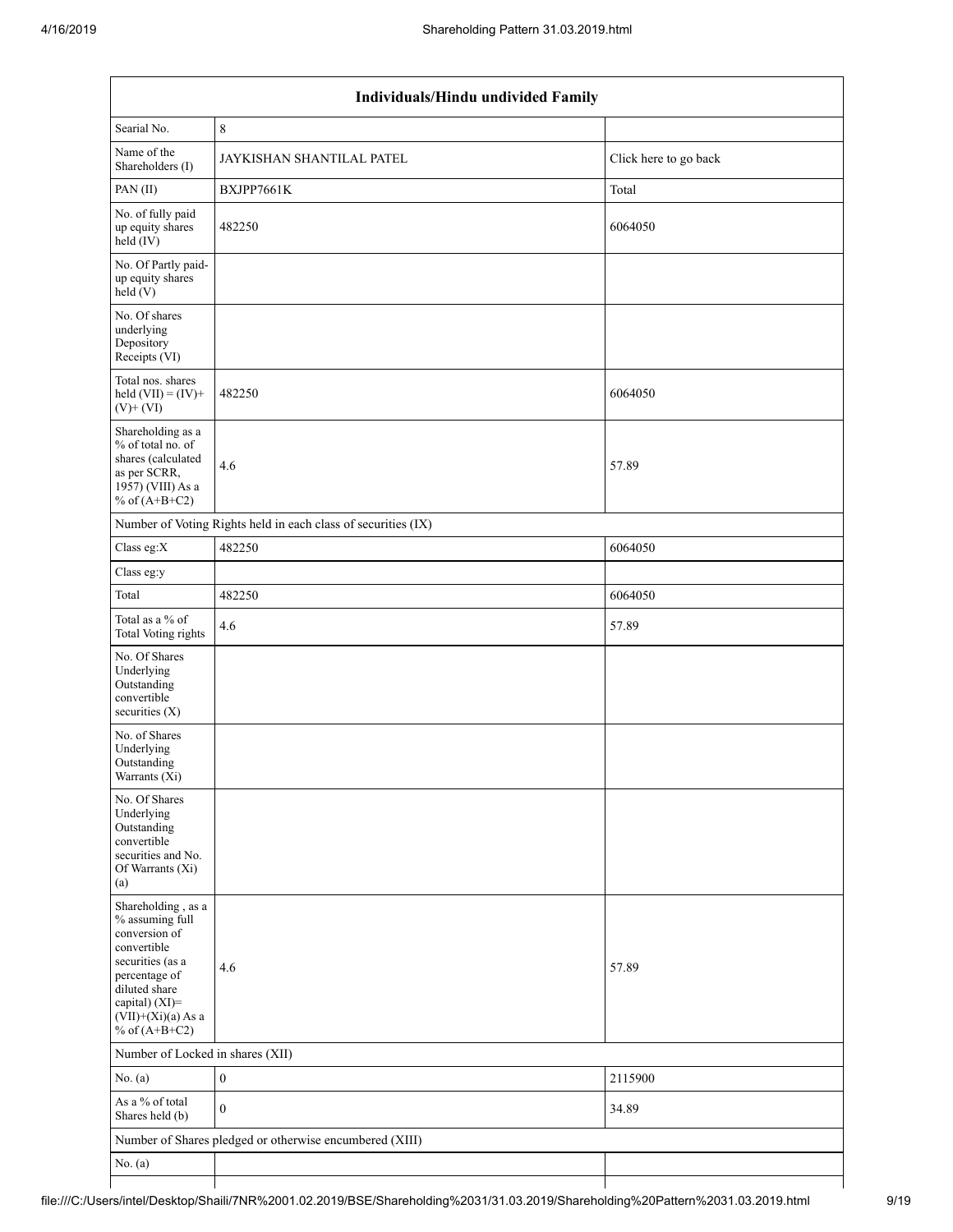| As a % of total<br>Shares held (b)                                   |                |         |
|----------------------------------------------------------------------|----------------|---------|
| Number of equity<br>shares held in<br>dematerialized<br>form $(XIV)$ | 482250         | 6064050 |
| Reason for not providing PAN                                         |                |         |
| Reason for not<br>providing PAN                                      |                |         |
| Shareholder type                                                     | Promoter Group |         |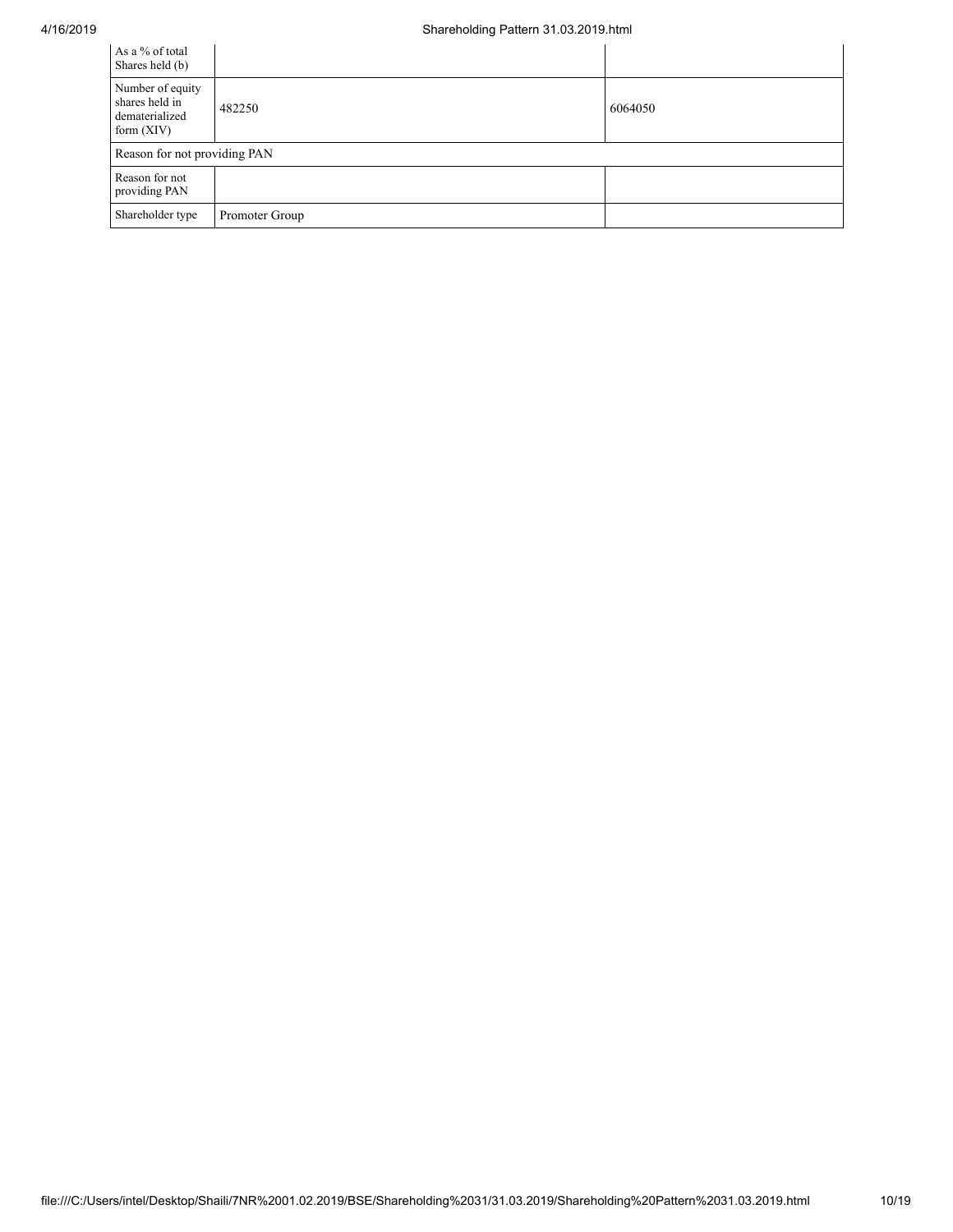| Individuals - ii. Individual shareholders holding nominal share capital in excess of Rs. 2 lakhs.                                                                                                |                               |                                                               |                                   |                                 |                         |                                                    |                                                    |  |  |  |
|--------------------------------------------------------------------------------------------------------------------------------------------------------------------------------------------------|-------------------------------|---------------------------------------------------------------|-----------------------------------|---------------------------------|-------------------------|----------------------------------------------------|----------------------------------------------------|--|--|--|
| Searial No.                                                                                                                                                                                      | $\mathbf{1}$                  | $\sqrt{2}$                                                    | 3                                 | $\overline{4}$                  | 5                       | $\epsilon$                                         | $\boldsymbol{7}$                                   |  |  |  |
| Name of the<br>Shareholders<br>(1)                                                                                                                                                               | <b>VIMLA</b><br><b>OSTWAL</b> | <b>SHILA</b><br>CHANDRESHBHAI<br><b>SHAH</b>                  | <b>JITENDRA H</b><br><b>GOHEL</b> | <b>SAYAR</b><br><b>BHANDARI</b> | MAHESHBHAI<br>N PURABIA | <b>VIJAY</b><br><b>RAJESHBHAI</b><br><b>VASITA</b> | <b>MAHERIYA</b><br><b>NAGINBHAI</b><br>JESHINGBHAI |  |  |  |
| PAN(II)                                                                                                                                                                                          | AAIPV1564A                    | ACAPS7012E                                                    | AJMPG6403E                        | AKLPB9574B                      | APJPP8572N              | AXQPV0383G                                         | AZRPM0004E                                         |  |  |  |
| No. of fully<br>paid up equity<br>shares held<br>(IV)                                                                                                                                            | 444000                        | 138000                                                        | 198000                            | 354000                          | 174000                  | 237000                                             | 201000                                             |  |  |  |
| No. Of Partly<br>paid-up equity<br>shares held<br>(V)                                                                                                                                            |                               |                                                               |                                   |                                 |                         |                                                    |                                                    |  |  |  |
| No. Of shares<br>underlying<br>Depository<br>Receipts (VI)                                                                                                                                       |                               |                                                               |                                   |                                 |                         |                                                    |                                                    |  |  |  |
| Total nos.<br>shares held<br>$(VII) = (IV) +$<br>$(V)+(VI)$                                                                                                                                      | 444000                        | 138000                                                        | 198000                            | 354000                          | 174000                  | 237000                                             | 201000                                             |  |  |  |
| Shareholding<br>as a % of total<br>no. of shares<br>(calculated as<br>per SCRR,<br>1957) (VIII)<br>As a % of<br>$(A+B+C2)$                                                                       | 4.24                          | 1.32                                                          | 1.89                              | 3.38                            | 1.66                    | 2.26                                               | 1.92                                               |  |  |  |
|                                                                                                                                                                                                  |                               | Number of Voting Rights held in each class of securities (IX) |                                   |                                 |                         |                                                    |                                                    |  |  |  |
| Class eg: X                                                                                                                                                                                      | 444000                        | 138000                                                        | 198000                            | 354000                          | 174000                  | 237000                                             | 201000                                             |  |  |  |
| Class eg:y                                                                                                                                                                                       |                               |                                                               |                                   |                                 |                         |                                                    |                                                    |  |  |  |
| Total                                                                                                                                                                                            | 444000                        | 138000                                                        | 198000                            | 354000                          | 174000                  | 237000                                             | 201000                                             |  |  |  |
| Total as a %<br>of Total<br>Voting rights                                                                                                                                                        | 4.24                          | 1.32                                                          | 1.89                              | 3.38                            | 1.66                    | 2.26                                               | 1.92                                               |  |  |  |
| No. Of Shares<br>Underlying<br>Outstanding<br>convertible<br>securities $(X)$                                                                                                                    |                               |                                                               |                                   |                                 |                         |                                                    |                                                    |  |  |  |
| No. of Shares<br>Underlying<br>Outstanding<br>Warrants (Xi)                                                                                                                                      |                               |                                                               |                                   |                                 |                         |                                                    |                                                    |  |  |  |
| No. Of Shares<br>Underlying<br>Outstanding<br>convertible<br>securities and<br>No. Of<br>Warrants (Xi)<br>(a)                                                                                    |                               |                                                               |                                   |                                 |                         |                                                    |                                                    |  |  |  |
| Shareholding,<br>as a %<br>assuming full<br>conversion of<br>convertible<br>securities (as a<br>percentage of<br>diluted share<br>capital) $(XI)$ =<br>$(VII)+(X)$ As<br>a $\%$ of<br>$(A+B+C2)$ | 4.24                          | 1.32                                                          | 1.89                              | 3.38                            | 1.66                    | 2.26                                               | 1.92                                               |  |  |  |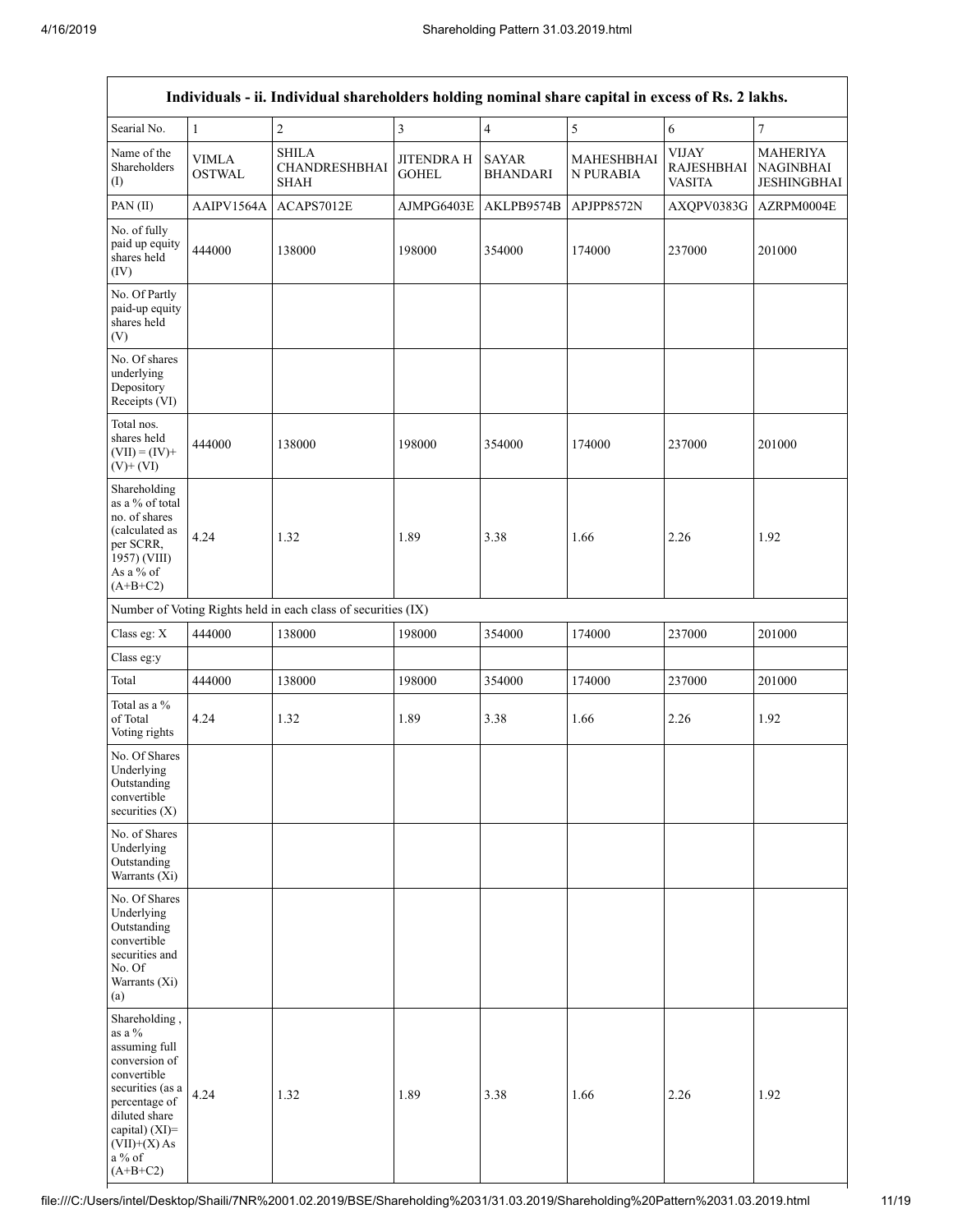| Number of Locked in shares (XII)                                        |                              |        |        |        |        |        |        |  |  |  |
|-------------------------------------------------------------------------|------------------------------|--------|--------|--------|--------|--------|--------|--|--|--|
| No. $(a)$                                                               |                              |        |        |        |        |        |        |  |  |  |
| As a $%$ of<br>total Shares<br>held(b)                                  |                              |        |        |        |        |        |        |  |  |  |
| Number of<br>equity shares<br>held in<br>dematerialized<br>form $(XIV)$ | 444000                       | 138000 | 198000 | 354000 | 174000 | 237000 | 201000 |  |  |  |
|                                                                         | Reason for not providing PAN |        |        |        |        |        |        |  |  |  |
| Reason for not<br>providing<br>PAN                                      |                              |        |        |        |        |        |        |  |  |  |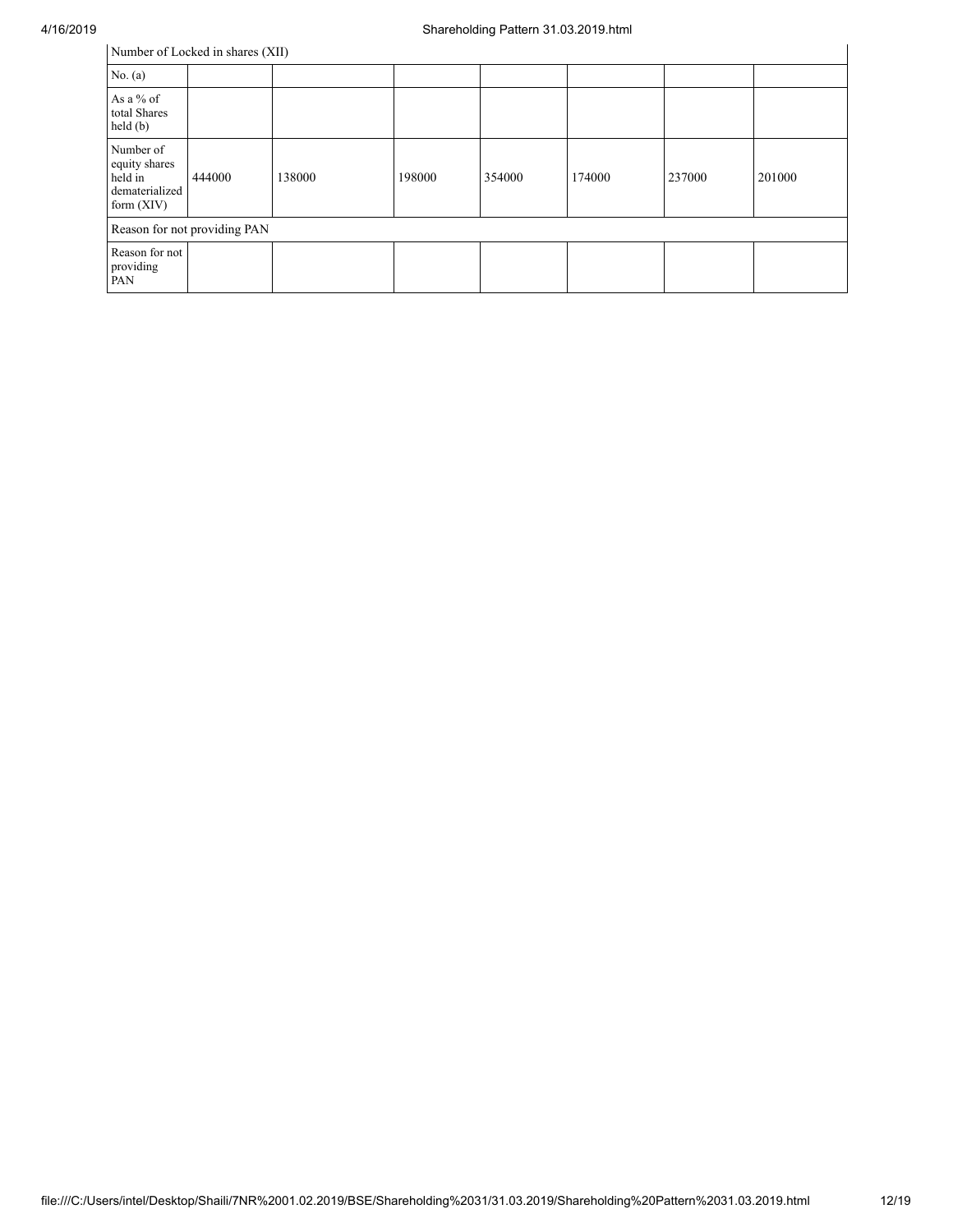| Individuals - ii. Individual shareholders holding nominal share capital in excess of Rs. 2 lakhs.                                                                                    |                                                               |                            |                                                     |                                                             |                                                             |                                                   |
|--------------------------------------------------------------------------------------------------------------------------------------------------------------------------------------|---------------------------------------------------------------|----------------------------|-----------------------------------------------------|-------------------------------------------------------------|-------------------------------------------------------------|---------------------------------------------------|
| Searial No.                                                                                                                                                                          | 8                                                             | 9                          | 10                                                  | 11                                                          | 12                                                          | 13                                                |
| Name of the<br>Shareholders (I)                                                                                                                                                      | <b>KAMLESHKUMAR</b><br><b>G SOLANKI</b>                       | NITESH P<br><b>PAVSKAR</b> | <b>CHAUHAN</b><br><b>CHANDRIKABEN</b><br>MAHESHBHAI | <b>AKSHAY</b><br><b>JITENDRAKUMAR</b><br><b>BRAHAMBHATT</b> | <b>PRABHAVATIBEN</b><br><b>NATVARBHAI</b><br><b>PATLIYA</b> | <b>TEJAL</b><br><b>AMITKUMAR</b><br><b>KHATRI</b> |
| PAN(II)                                                                                                                                                                              | BFLPS7554C                                                    | BJQPP0910G                 | BWSPC8594A                                          | CDXPB7730C                                                  | DBRPP5531G                                                  | ERFPK5538F                                        |
| No. of fully<br>paid up equity<br>shares held (IV)                                                                                                                                   | 210000                                                        | 306000                     | 141000                                              | 192000                                                      | 135000                                                      | 126000                                            |
| No. Of Partly<br>paid-up equity<br>shares held (V)                                                                                                                                   |                                                               |                            |                                                     |                                                             |                                                             |                                                   |
| No. Of shares<br>underlying<br>Depository<br>Receipts (VI)                                                                                                                           |                                                               |                            |                                                     |                                                             |                                                             |                                                   |
| Total nos.<br>shares held<br>$(VII) = (IV) +$<br>$(V)$ + $(VI)$                                                                                                                      | 210000                                                        | 306000                     | 141000                                              | 192000                                                      | 135000                                                      | 126000                                            |
| Shareholding as<br>a % of total no.<br>of shares<br>(calculated as<br>per SCRR,<br>1957) (VIII) As<br>$a\%$ of<br>$(A+B+C2)$                                                         | $\overline{c}$                                                | 2.92                       | 1.35                                                | 1.83                                                        | 1.29                                                        | 1.2                                               |
|                                                                                                                                                                                      | Number of Voting Rights held in each class of securities (IX) |                            |                                                     |                                                             |                                                             |                                                   |
| Class eg: X                                                                                                                                                                          | 210000                                                        | 306000                     | 141000                                              | 192000                                                      | 135000                                                      | 126000                                            |
| Class eg:y                                                                                                                                                                           |                                                               |                            |                                                     |                                                             |                                                             |                                                   |
| Total                                                                                                                                                                                | 210000                                                        | 306000                     | 141000                                              | 192000                                                      | 135000                                                      | 126000                                            |
| Total as a % of<br><b>Total Voting</b><br>rights                                                                                                                                     | 2                                                             | 2.92                       | 1.35                                                | 1.83                                                        | 1.29                                                        | 1.2                                               |
| No. Of Shares<br>Underlying<br>Outstanding<br>convertible<br>securities $(X)$                                                                                                        |                                                               |                            |                                                     |                                                             |                                                             |                                                   |
| No. of Shares<br>Underlying<br>Outstanding<br>Warrants (Xi)                                                                                                                          |                                                               |                            |                                                     |                                                             |                                                             |                                                   |
| No. Of Shares<br>Underlying<br>Outstanding<br>convertible<br>securities and<br>No. Of Warrants<br>(Xi)(a)                                                                            |                                                               |                            |                                                     |                                                             |                                                             |                                                   |
| Shareholding,<br>as a % assuming<br>full conversion<br>of convertible<br>securities (as a<br>percentage of<br>diluted share<br>capital) (XI)=<br>$(VII)+(X)$ As a<br>% of $(A+B+C2)$ | 2                                                             | 2.92                       | 1.35                                                | 1.83                                                        | 1.29                                                        | 1.2                                               |
| Number of Locked in shares (XII)                                                                                                                                                     |                                                               |                            |                                                     |                                                             |                                                             |                                                   |
| No. (a)                                                                                                                                                                              |                                                               |                            |                                                     |                                                             |                                                             |                                                   |
| As a % of total                                                                                                                                                                      |                                                               |                            |                                                     |                                                             |                                                             |                                                   |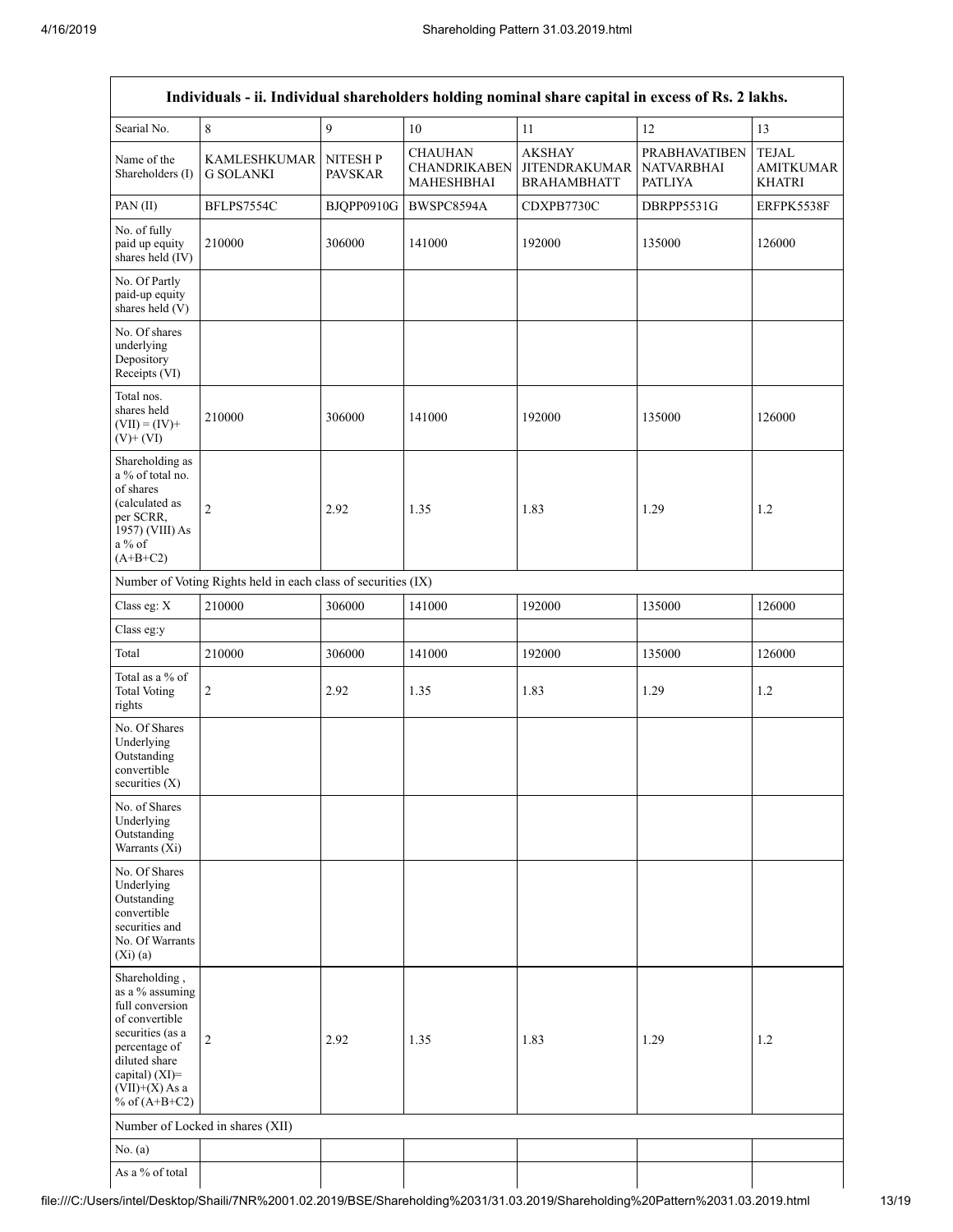## 4/16/2019 Shareholding Pattern 31.03.2019.html

| Shares held (b)                                                         |        |        |        |        |        |        |
|-------------------------------------------------------------------------|--------|--------|--------|--------|--------|--------|
| Number of<br>equity shares<br>held in<br>dematerialized<br>form $(XIV)$ | 210000 | 306000 | 141000 | 192000 | 135000 | 126000 |
| Reason for not providing PAN                                            |        |        |        |        |        |        |
| Reason for not<br>providing PAN                                         |        |        |        |        |        |        |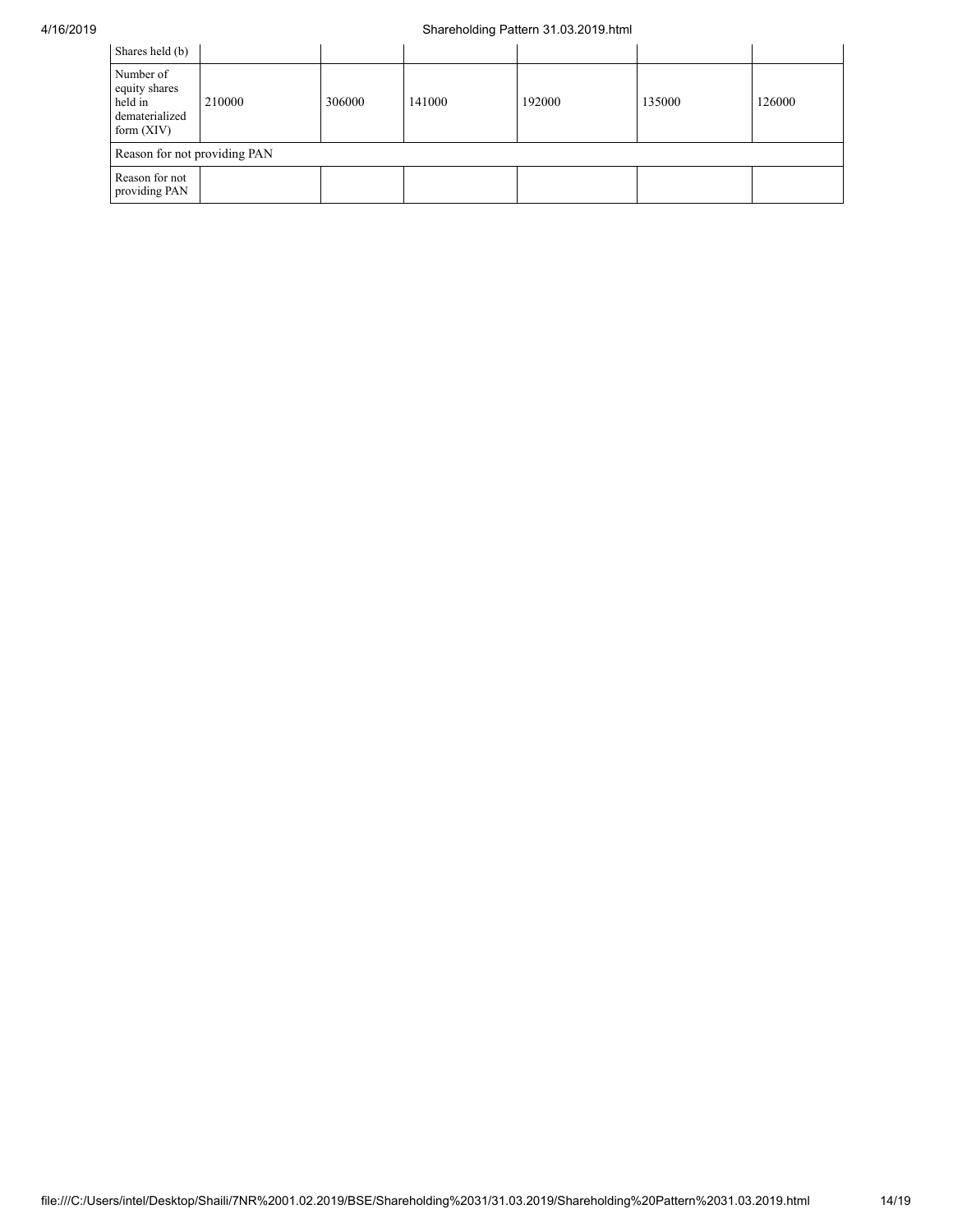$\mathsf{r}$ 

| Individuals - ii. Individual shareholders holding nominal share capital in excess of Rs. 2 lakhs.                                                                                    |                                                               |  |  |  |  |
|--------------------------------------------------------------------------------------------------------------------------------------------------------------------------------------|---------------------------------------------------------------|--|--|--|--|
| Searial No.                                                                                                                                                                          |                                                               |  |  |  |  |
| Name of the<br>Shareholders (I)                                                                                                                                                      | Click here to go back                                         |  |  |  |  |
| PAN(II)                                                                                                                                                                              | Total                                                         |  |  |  |  |
| No. of fully paid<br>up equity shares<br>held (IV)                                                                                                                                   | 2856000                                                       |  |  |  |  |
| No. Of Partly paid-<br>up equity shares<br>held(V)                                                                                                                                   |                                                               |  |  |  |  |
| No. Of shares<br>underlying<br>Depository<br>Receipts (VI)                                                                                                                           |                                                               |  |  |  |  |
| Total nos. shares<br>held $(VII) = (IV) +$<br>$(V)$ + $(VI)$                                                                                                                         | 2856000                                                       |  |  |  |  |
| Shareholding as a<br>% of total no. of<br>shares (calculated<br>as per SCRR,<br>1957) (VIII) As a<br>% of $(A+B+C2)$                                                                 | 27.27                                                         |  |  |  |  |
|                                                                                                                                                                                      | Number of Voting Rights held in each class of securities (IX) |  |  |  |  |
| Class eg: X                                                                                                                                                                          | 2856000                                                       |  |  |  |  |
| Class eg:y                                                                                                                                                                           |                                                               |  |  |  |  |
| Total                                                                                                                                                                                | 2856000                                                       |  |  |  |  |
| Total as a % of<br><b>Total Voting rights</b>                                                                                                                                        | 27.27                                                         |  |  |  |  |
| No. Of Shares<br>Underlying<br>Outstanding<br>convertible<br>securities (X)                                                                                                          |                                                               |  |  |  |  |
| No. of Shares<br>Underlying<br>Outstanding<br>Warrants (Xi)                                                                                                                          |                                                               |  |  |  |  |
| No. Of Shares<br>Underlying<br>Outstanding<br>convertible<br>securities and No.<br>Of Warrants (Xi)<br>(a)                                                                           |                                                               |  |  |  |  |
| Shareholding, as a<br>% assuming full<br>conversion of<br>convertible<br>securities (as a<br>percentage of<br>diluted share<br>capital) (XI)=<br>$(VII)+(X)$ As a %<br>of $(A+B+C2)$ | 27.27                                                         |  |  |  |  |
| Number of Locked in shares (XII)                                                                                                                                                     |                                                               |  |  |  |  |
| No. (a)                                                                                                                                                                              |                                                               |  |  |  |  |
| As a % of total<br>Shares held (b)                                                                                                                                                   |                                                               |  |  |  |  |
| Number of equity<br>shares held in<br>dematerialized<br>form (XIV)                                                                                                                   | 2856000                                                       |  |  |  |  |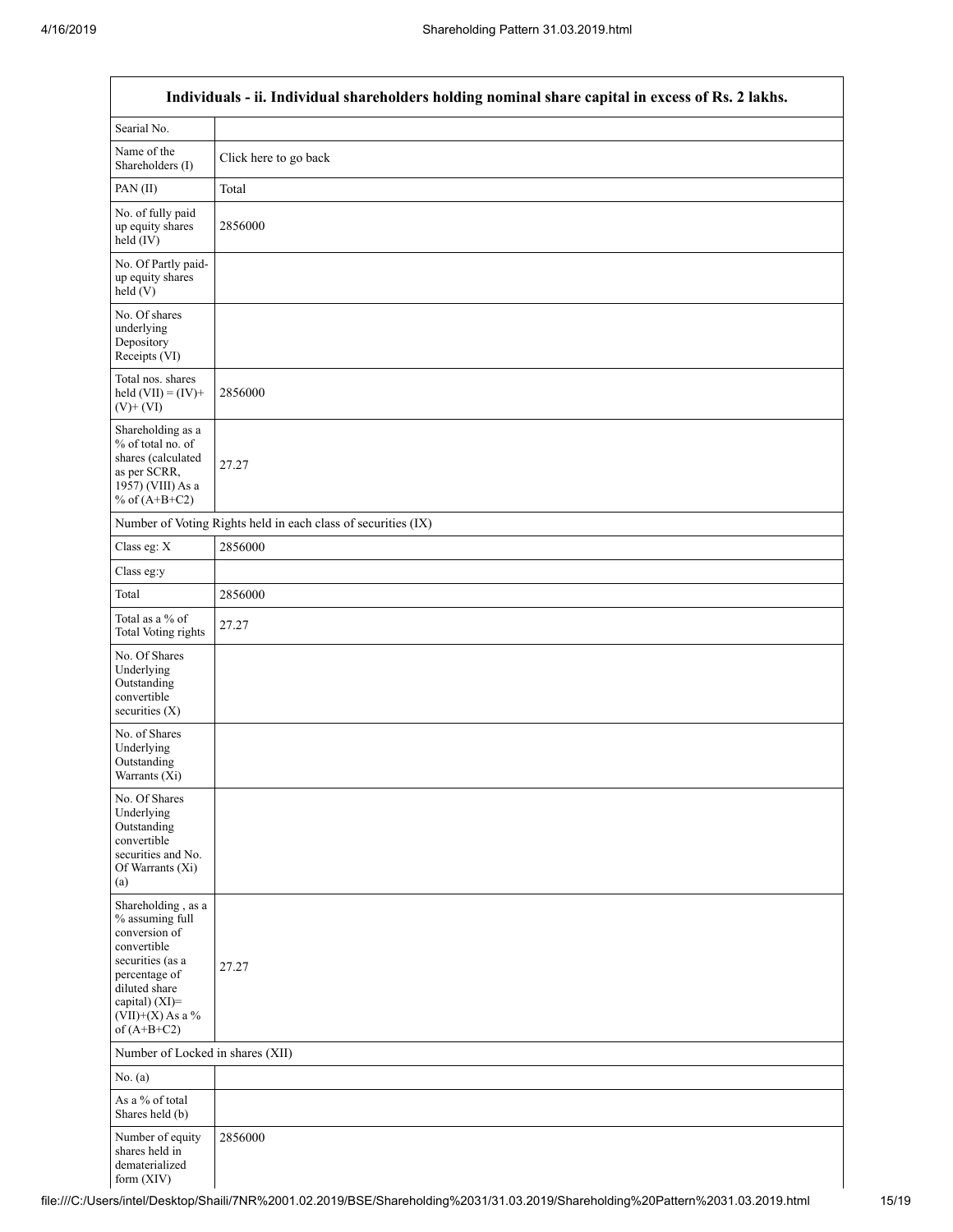| Reason for not providing PAN    |  |  |  |  |
|---------------------------------|--|--|--|--|
| Reason for not<br>providing PAN |  |  |  |  |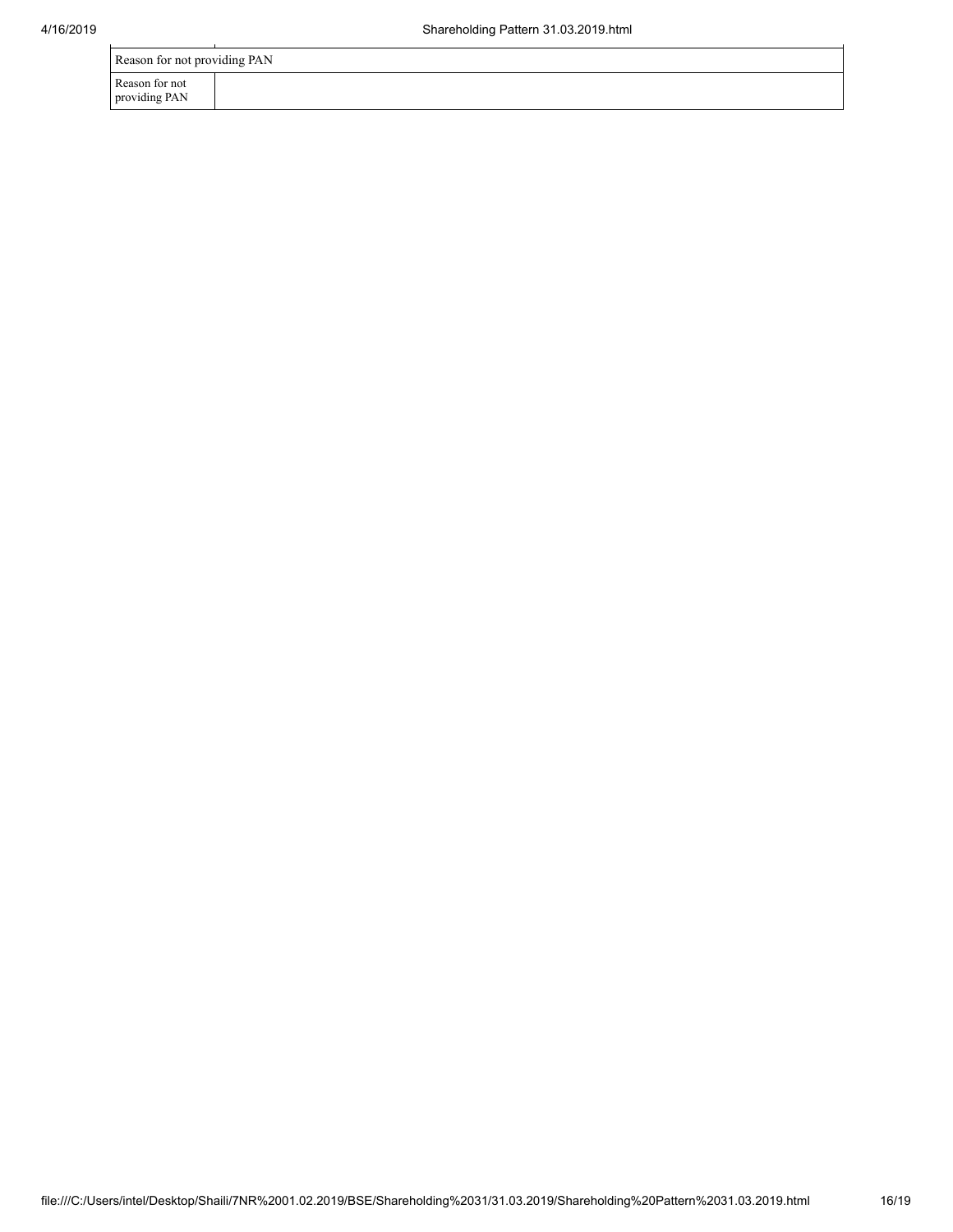| Any Other (specify)                                                                                                                                                                  |                                                               |                         |                         |                       |  |
|--------------------------------------------------------------------------------------------------------------------------------------------------------------------------------------|---------------------------------------------------------------|-------------------------|-------------------------|-----------------------|--|
| Searial No.                                                                                                                                                                          | $\mathbf{1}$                                                  | $\sqrt{2}$              | $\overline{\mathbf{3}}$ |                       |  |
| Category                                                                                                                                                                             | <b>Bodies Corporate</b>                                       | <b>Clearing Members</b> | <b>HUF</b>              |                       |  |
| Category / More<br>than 1 percentage                                                                                                                                                 | Category                                                      | Category                | Category                |                       |  |
| Name of the<br>Shareholders (I)                                                                                                                                                      |                                                               |                         |                         | Click here to go back |  |
| PAN(II)                                                                                                                                                                              |                                                               |                         |                         | Total                 |  |
| No. of the<br>Shareholders (I)                                                                                                                                                       | 6                                                             | $\boldsymbol{2}$        | 6                       | 14                    |  |
| No. of fully paid<br>up equity shares<br>held (IV)                                                                                                                                   | 195000                                                        | 60000                   | 66000                   | 321000                |  |
| No. Of Partly paid-<br>up equity shares<br>held (V)                                                                                                                                  |                                                               |                         |                         |                       |  |
| No. Of shares<br>underlying<br>Depository<br>Receipts (VI)                                                                                                                           |                                                               |                         |                         |                       |  |
| Total nos. shares<br>held $(VII) = (IV) +$<br>$(V)$ + $(VI)$                                                                                                                         | 195000                                                        | 60000                   | 66000                   | 321000                |  |
| Shareholding as a<br>% of total no. of<br>shares (calculated<br>as per SCRR,<br>1957) (VIII) As a<br>% of $(A+B+C2)$                                                                 | 1.86                                                          | 0.57                    | 0.63                    | 3.06                  |  |
|                                                                                                                                                                                      | Number of Voting Rights held in each class of securities (IX) |                         |                         |                       |  |
| Class eg: X                                                                                                                                                                          | 195000                                                        | 60000                   | 66000                   | 321000                |  |
| Class eg:y                                                                                                                                                                           |                                                               |                         |                         |                       |  |
| Total                                                                                                                                                                                | 195000                                                        | 60000                   | 66000                   | 321000                |  |
| Total as a % of<br><b>Total Voting rights</b>                                                                                                                                        | 1.86                                                          | 0.57                    | 0.63                    | 3.06                  |  |
| No. Of Shares<br>Underlying<br>Outstanding<br>convertible<br>securities $(X)$                                                                                                        |                                                               |                         |                         |                       |  |
| No. of Shares<br>Underlying<br>Outstanding<br>Warrants $(X_i)$                                                                                                                       |                                                               |                         |                         |                       |  |
| No. Of Shares<br>Underlying<br>Outstanding<br>convertible<br>securities and No.<br>Of Warrants (Xi)<br>(a)                                                                           |                                                               |                         |                         |                       |  |
| Shareholding, as a<br>% assuming full<br>conversion of<br>convertible<br>securities (as a<br>percentage of<br>diluted share<br>capital) (XI)=<br>$(VII)+(X)$ As a %<br>of $(A+B+C2)$ | 1.86                                                          | 0.57                    | 0.63                    | 3.06                  |  |
| Number of Locked in shares (XII)                                                                                                                                                     |                                                               |                         |                         |                       |  |
| No. (a)                                                                                                                                                                              |                                                               |                         |                         |                       |  |